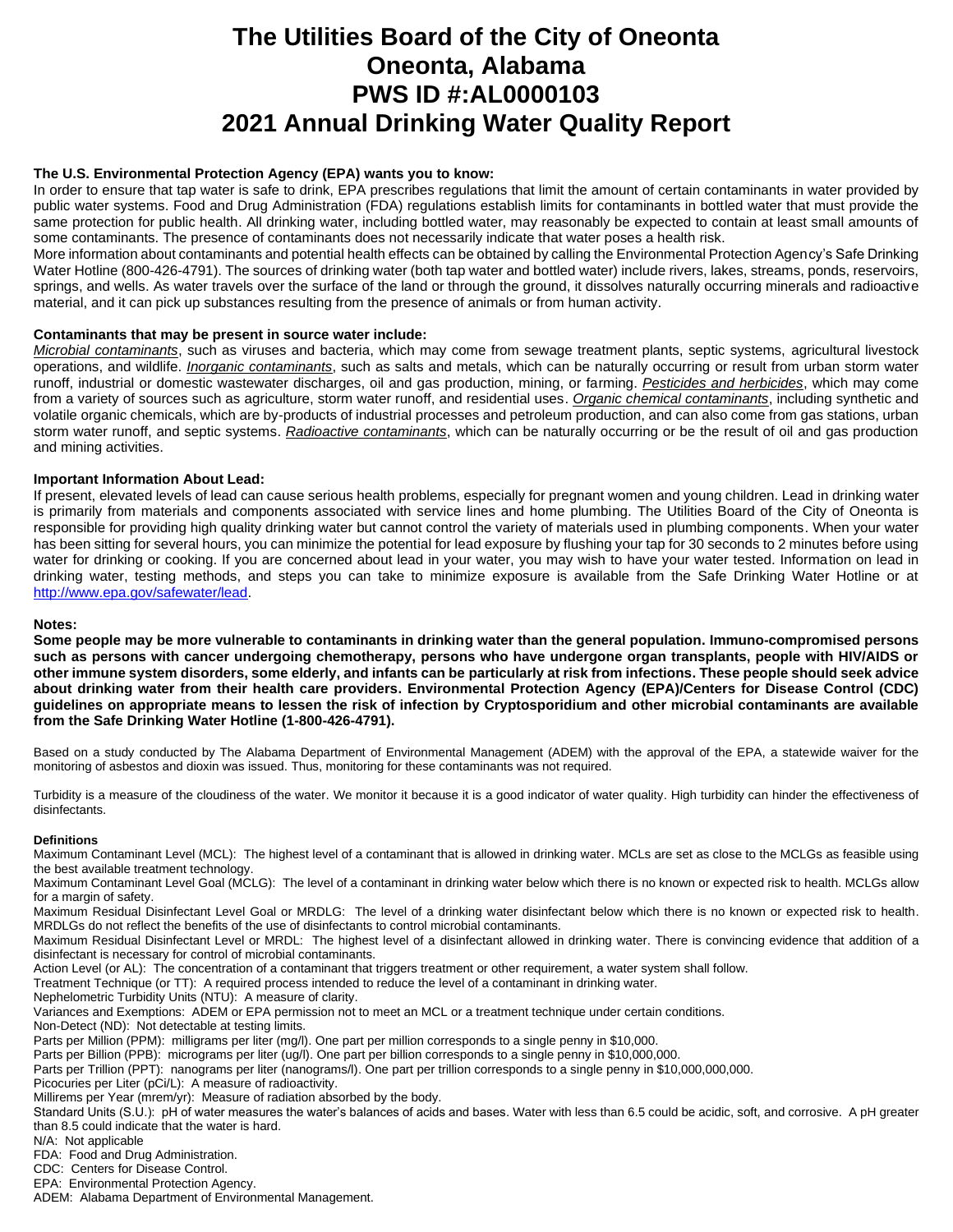The state allows us to monitor for some contaminants less than once per year because the concentrations of these contaminants do not change frequently. Some of our data, though accurate, are more than one year old. This report contains results from the most recent monitoring which was performed in accordance with the regulatory schedule.

|                                                                      | <b>Date Monitored</b>   |                                                  |                                                     |                        |                                     |  |
|----------------------------------------------------------------------|-------------------------|--------------------------------------------------|-----------------------------------------------------|------------------------|-------------------------------------|--|
| Inorganic Compounds                                                  |                         |                                                  |                                                     | 2021                   |                                     |  |
| Lead and Copper                                                      |                         |                                                  |                                                     | 2019                   |                                     |  |
| Microbiological Contaminants                                         |                         |                                                  |                                                     | Current                |                                     |  |
| <b>Nitrates</b>                                                      |                         |                                                  |                                                     | 2021                   |                                     |  |
| Radioactive Contaminants                                             |                         |                                                  |                                                     | 2017                   |                                     |  |
| Synthetic Organic Contaminants (including herbicides and pesticides) | 2021                    |                                                  |                                                     |                        |                                     |  |
| Volatile Organic Contaminants                                        | $2020 - 2021$           |                                                  |                                                     |                        |                                     |  |
| Disinfection By-products (TTHM and HAA5)                             |                         |                                                  |                                                     | 2021                   |                                     |  |
|                                                                      |                         |                                                  | <b>Table of Primary Drinking Water Contaminants</b> |                        |                                     |  |
| <b>CONTAMINANT</b>                                                   | <b>MCL</b>              | <b>Amount Detected</b>                           | <b>CONTAMINANT</b>                                  | <b>MCL</b>             |                                     |  |
| <b>Bacteriological</b>                                               |                         |                                                  | Endothall                                           | 100 ppb                | <b>Amount Detected</b><br><b>ND</b> |  |
| <b>Total Coliform Bacteria</b>                                       | $< 5\%$                 | <b>ND</b>                                        | Endrin                                              | 2 ppb                  | <b>ND</b>                           |  |
| Turbidity                                                            | <b>TT</b>               | 0.88                                             | Epichlorohydrin                                     | TT                     | <b>ND</b>                           |  |
| Radiological                                                         |                         |                                                  | Glyphosate                                          | 700 ppb                | <b>ND</b>                           |  |
| Beta/photon emitters (mrem/yr)                                       | 4                       | <b>ND</b>                                        | Heptachlor                                          | 400 ppt                | <b>ND</b>                           |  |
| Alpha emitters (pCi/L)                                               | 15                      | 4.8                                              | Heptachlor epoxide                                  | 200 ppt                | <b>ND</b>                           |  |
| Combined radium (pCi/L)                                              | 5                       | <b>ND</b>                                        | Hexachlorobenzene<br>Lindane                        | 1 ppb<br>200 ppt       | <b>ND</b><br><b>ND</b>              |  |
| Inorganic<br>Antimony                                                | 6 ppb                   | <b>ND</b>                                        | Methoxychlor                                        | 40 ppb                 | <b>ND</b>                           |  |
| Arsenic                                                              | 10 ppb                  | <b>ND</b>                                        | Oxamyl [Vydate]                                     | 200 ppb                | <b>ND</b>                           |  |
| Barium                                                               | 2 ppm                   | 0.019                                            | <b>PCBs</b>                                         | 500 ppt                | <b>ND</b>                           |  |
| Beryllium                                                            | 4 ppb                   | <b>ND</b>                                        | Pentachlorophenol                                   | 1 ppb                  | <b>ND</b>                           |  |
| Cadmium                                                              | 5 ppb                   | <b>ND</b>                                        | Picloram                                            | 500 ppb                | <b>ND</b>                           |  |
| Chromium                                                             | 100 ppb                 | <b>ND</b>                                        | Simazine                                            | 4 ppb                  | <b>ND</b>                           |  |
| Copper*<br>Cyanide                                                   | $AL=1.3$ ppm<br>200 ppb | 0.26<br><b>ND</b>                                | Toxaphene<br>Benzene                                | 3 ppb                  | <b>ND</b><br><b>ND</b>              |  |
| Fluoride                                                             | 4 ppm                   | 0.45                                             | Carbon Tetrachloride                                | 5 ppb<br>5 ppb         | <b>ND</b>                           |  |
| Lead*                                                                | AL=15 ppb               | $\mathbf{1}$ .                                   | Chlorobenzene                                       | 100 ppb                | <b>ND</b>                           |  |
| Mercury                                                              | 2 ppb                   | <b>ND</b>                                        | Dibromochloropropane                                | 200 ppt                | <b>ND</b>                           |  |
| Nitrate                                                              | 10 ppm                  | 1.23                                             | 0-Dichlorobenzene                                   | 600 ppb                | <b>ND</b>                           |  |
| Nitrite                                                              | 1 ppm                   | <b>ND</b>                                        | p-Dichlorobenzene                                   | 75 ppb                 | <b>ND</b>                           |  |
| Selenium                                                             | 50 ppb                  | <b>ND</b>                                        | 1,2-Dichloroethane                                  | 5 ppb                  | <b>ND</b>                           |  |
| Thallium                                                             | 2 ppb                   | <b>ND</b>                                        | 1,1-Dichloroethylene                                | 7 ppb                  | <b>ND</b>                           |  |
| *90th percentile of the most recent sampling event.                  |                         |                                                  | Cis-1,2-Dichloroethylene                            | 70 ppb                 | <b>ND</b>                           |  |
| <b>Organic Chemicals</b>                                             |                         |                                                  | trans-1,2-Dichloroethylene                          | 100 ppb                | <b>ND</b>                           |  |
| $2,4-D$                                                              | 70 ppb                  | <b>ND</b>                                        | Dichloromethane                                     | 5 ppb                  | <b>ND</b>                           |  |
| 2,4,5-TP (Silvex)                                                    | $50$ ppb                | N <sub>D</sub>                                   | 1,2-Dichloropropane                                 | 5 ppb                  | <b>ND</b>                           |  |
| Acrylamide<br>Alachlor                                               | <b>TT</b><br>2 ppb      | <b>ND</b><br><b>ND</b>                           | Ethylbenzene<br>Ethylene dibromide                  | 700 ppb<br>50 ppt      | <b>ND</b><br><b>ND</b>              |  |
| Atrazine                                                             | 3 ppb                   | <b>ND</b>                                        | Styrene                                             | 100 ppb                | <b>ND</b>                           |  |
| Benzo(a)pyrene[PAHs]                                                 | 200 ppt                 | <b>ND</b>                                        | Tetrachloroethylene                                 | 5 ppb                  | <b>ND</b>                           |  |
| Carbofuran                                                           | 40 ppb                  | <b>ND</b>                                        | 1.2.4-Trichlorobenzene                              | 70 ppb                 | <b>ND</b>                           |  |
| Chlordane                                                            | 2 ppb                   | <b>ND</b>                                        | 1,1,1-Trichloroethane                               | 200 ppb                | <b>ND</b>                           |  |
| Dalapon                                                              | $200$ ppb               | <b>ND</b>                                        | 1,1,2-Trichloroethane                               | 5 ppb                  | <b>ND</b>                           |  |
| Di-(2-ethylhexyl)adipate                                             | 400 ppb                 | <b>ND</b>                                        | Trichloroethylene                                   | 5 ppb                  | <b>ND</b>                           |  |
| Di-(2-ethylhexyl)phthalates                                          | 6 ppb                   | N <sub>D</sub>                                   | <b>TTHM</b>                                         | 80 ppb                 | 14.6                                |  |
| Dinoseb                                                              | 7 ppb                   | <b>ND</b>                                        | Toluene                                             | 1 ppm                  | <b>ND</b>                           |  |
| Diquat                                                               | 20 ppb                  | <b>ND</b>                                        | Vinyl Chloride                                      | 2 ppb                  | ND                                  |  |
| Chloramines<br>Chlorite                                              | 4 ppm<br>1 ppm          | <b>ND</b><br><b>ND</b>                           | Xylenes<br><b>TOC</b>                               | $10$ ppm<br>ТT         | <b>ND</b><br>0.4                    |  |
| HAA5                                                                 | 60 ppb                  | 9                                                | Chlorine                                            | 4 ppm                  | 2.2                                 |  |
|                                                                      |                         | Table of Unregulated Drinking Water Contaminants |                                                     |                        |                                     |  |
| <b>CONTAMINANT</b>                                                   | Low Result, PPM         | High Result, PPM                                 | <b>CONTAMINANT, PPM</b>                             | Low Result, PPM        | <b>High Result, PPM</b>             |  |
| 1,1 - Dichloropropene                                                | <b>ND</b>               | <b>ND</b>                                        | Chloroform                                          | <b>ND</b>              | <b>ND</b>                           |  |
| 1,1,1,2-Tetrachloroethane                                            | N <sub>D</sub>          | <b>ND</b>                                        | Chloromethane                                       | <b>ND</b>              | <b>ND</b>                           |  |
| 1,1,2,2-Tetrachloroethane                                            | <b>ND</b>               | <b>ND</b>                                        | Dibromochloromethane                                | <b>ND</b>              | <b>ND</b>                           |  |
| 1,1-Dichloroethane                                                   | N <sub>D</sub>          | <b>ND</b>                                        | Dibromomethane                                      | <b>ND</b>              | <b>ND</b>                           |  |
| 1,2,3 - Trichlorobenzene                                             | <b>ND</b>               | <b>ND</b>                                        | Dicamba                                             | <b>ND</b>              | <b>ND</b>                           |  |
| 1.2.3 - Trichloropropane                                             | N <sub>D</sub>          | <b>ND</b>                                        | Dichlorodifluoromethane                             | <b>ND</b>              | <b>ND</b>                           |  |
| 1,2,4 - Trimethylbenzene                                             | <b>ND</b>               | <b>ND</b>                                        | <b>Dieldrin</b>                                     | <b>ND</b>              | <b>ND</b>                           |  |
| 1,3 - Dichloropropane                                                | <b>ND</b>               | <b>ND</b>                                        | Hexachlorobutadiene                                 | <b>ND</b><br><b>ND</b> | <b>ND</b><br><b>ND</b>              |  |
| 1,3 - Dichloropropene<br>1,3,5 - Trimethylbenzene                    | <b>ND</b><br><b>ND</b>  | <b>ND</b><br><b>ND</b>                           | p-Isoprpylbenzene<br>M-Dichlorobenzene              | <b>ND</b>              | <b>ND</b>                           |  |
| 2,2 - Dichloropropane                                                | <b>ND</b>               | <b>ND</b>                                        | Methomyl                                            | <b>ND</b>              | <b>ND</b>                           |  |
| 3-Hydroxycarbofuran                                                  | N <sub>D</sub>          | N <sub>D</sub>                                   | <b>MTBE</b>                                         | <b>ND</b>              | <b>ND</b>                           |  |
| Aldicarb                                                             | <b>ND</b>               | <b>ND</b>                                        | Metolachlor                                         | <b>ND</b>              | <b>ND</b>                           |  |
| Aldicarb Sulfone                                                     | <b>ND</b>               | N <sub>D</sub>                                   | Metribuzin                                          | <b>ND</b>              | <b>ND</b>                           |  |
| Aldicarb Sulfoxide                                                   | N <sub>D</sub>          | <b>ND</b>                                        | N - Butylbenzene                                    | <b>ND</b>              | <b>ND</b>                           |  |
| Aldrin<br>Bromobenzene                                               | <b>ND</b><br><b>ND</b>  | <b>ND</b><br>N <sub>D</sub>                      | Naphthalene<br>N-Propylbenzene                      | <b>ND</b><br><b>ND</b> | <b>ND</b><br><b>ND</b>              |  |
| Bromochloromethane                                                   | <b>ND</b>               | <b>ND</b>                                        | O-Chlorotoluene                                     | <b>ND</b>              | <b>ND</b>                           |  |
| Bromodichloromethane                                                 | <b>ND</b>               | <b>ND</b>                                        | P-Chlorotoluene                                     | <b>ND</b>              | <b>ND</b>                           |  |
| Bromoform                                                            | <b>ND</b>               | <b>ND</b>                                        | P-Isopropyltoluene                                  | <b>ND</b>              | <b>ND</b>                           |  |
| Bromomethane                                                         | <b>ND</b>               | <b>ND</b>                                        | Propachlor                                          | <b>ND</b>              | <b>ND</b>                           |  |
| <b>Butachlor</b>                                                     | <b>ND</b>               | <b>ND</b>                                        | Sec - Butylbenzene                                  | <b>ND</b>              | <b>ND</b>                           |  |
| Carbaryl                                                             | <b>ND</b>               | N <sub>D</sub>                                   | Tert - Butylbenzene                                 | <b>ND</b>              | <b>ND</b>                           |  |
| Chloroethane                                                         | <b>ND</b>               | <b>ND</b>                                        | Trichlorfluoromethane                               | <b>ND</b>              | <b>ND</b>                           |  |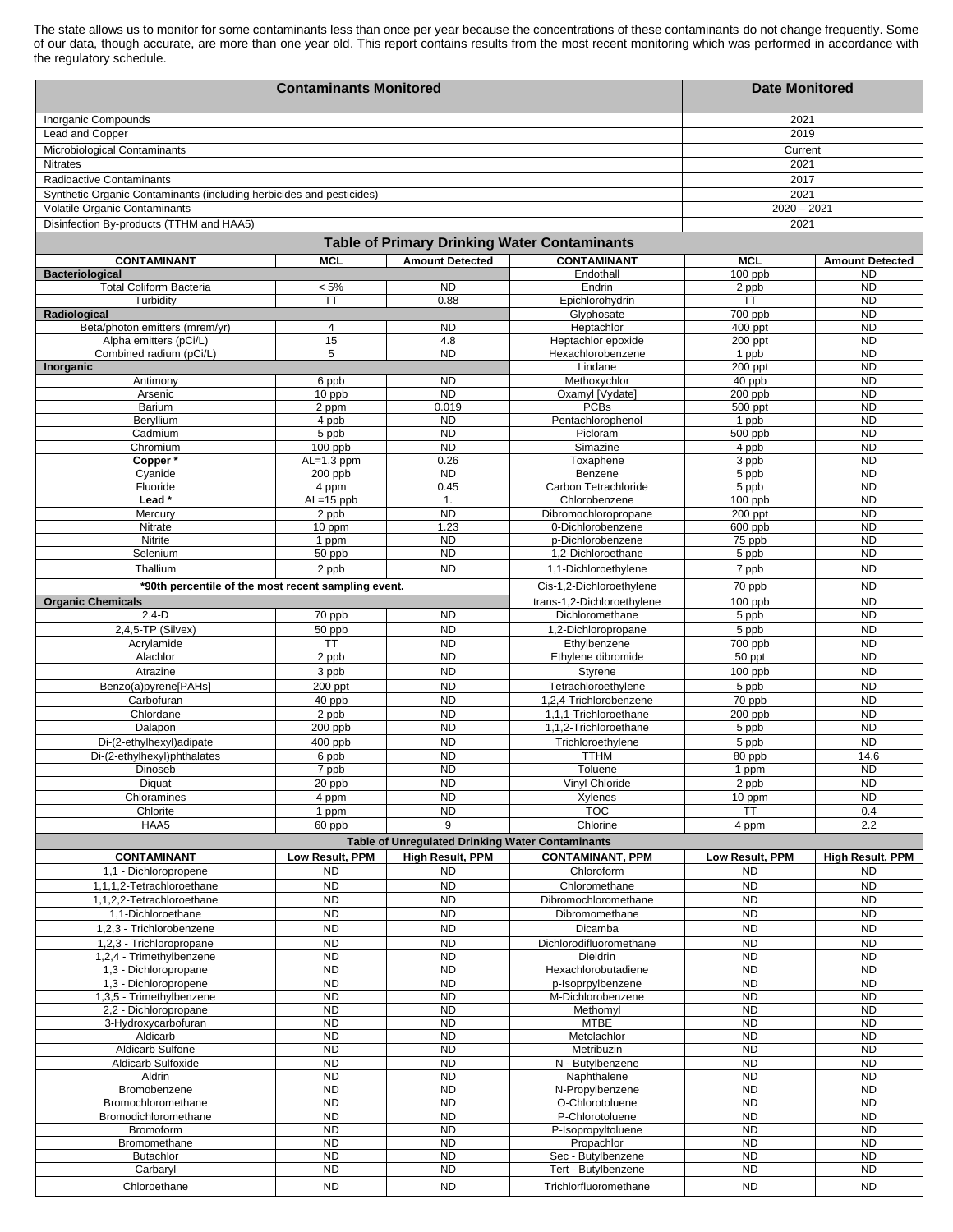| <b>Table of Secondary Drinking Water Contaminants</b>        |                |                     |                       |                |                  |                                                                                                                               |                                                                                                                                               |             |                |                   |                       |  |
|--------------------------------------------------------------|----------------|---------------------|-----------------------|----------------|------------------|-------------------------------------------------------------------------------------------------------------------------------|-----------------------------------------------------------------------------------------------------------------------------------------------|-------------|----------------|-------------------|-----------------------|--|
| <b>Parameters</b>                                            | <b>MCLG</b>    | <b>MCL</b>          | <b>Low Result</b>     |                |                  | <b>High Result</b>                                                                                                            | <b>Parameters</b><br>(mq/L)                                                                                                                   | <b>MCLG</b> | <b>MCL</b>     | <b>Low Result</b> | High<br><b>Result</b> |  |
| pН                                                           | 7              | Monitored           |                       | 7.05           |                  | 7.86                                                                                                                          | Aluminum                                                                                                                                      | $\Omega$    | 0.2            | 0.002             | 0.003                 |  |
| Color, APHA (units)                                          | N/A            | 15                  | $\overline{ND}$       |                |                  | <b>ND</b>                                                                                                                     | Copper                                                                                                                                        | N/A         | $\overline{1}$ | <b>ND</b>         | 0.008                 |  |
| Odor                                                         | N/A            | 3                   | <b>ND</b>             |                |                  | <b>ND</b>                                                                                                                     | Iron                                                                                                                                          | $\Omega$    | 0.3            | <b>ND</b>         | <b>ND</b>             |  |
| <b>Foaming Agents</b>                                        | N/A            | 0.5                 | <b>ND</b>             |                |                  | <b>ND</b>                                                                                                                     | Manganese                                                                                                                                     | $\mathbf 0$ | 0.05           | <b>ND</b>         | <b>ND</b>             |  |
| <b>TDS</b>                                                   | $\mathbf 0$    | 500                 | 154                   |                |                  | 172<br>Silver                                                                                                                 |                                                                                                                                               | $\mathbf 0$ | 0.1            | <b>ND</b>         | <b>ND</b>             |  |
| Fluoride                                                     | N/A            | 2.0                 |                       | <b>ND</b>      |                  | 0.45                                                                                                                          | Zinc<br>$\mathbf 0$<br>5                                                                                                                      |             | <b>ND</b>      | N <sub>D</sub>    |                       |  |
| Sulfate                                                      | $\mathbf 0$    | 250                 | 3.96                  |                |                  | 7.06                                                                                                                          | <b>Total Hardness</b>                                                                                                                         | $\mathbf 0$ | Monitored      | 131               | 172                   |  |
| Chloride                                                     | N/A            | 250                 | 2.97                  |                |                  | 4.67                                                                                                                          | Corrosivity                                                                                                                                   | N/A         | N/A            | Non-Corrosive     | Non-<br>Corrosive     |  |
| <b>Table of Detected Primary Drinking Water Contaminants</b> |                |                     |                       |                |                  |                                                                                                                               |                                                                                                                                               |             |                |                   |                       |  |
| <b>CONTAMINANT</b>                                           | <b>MCLG</b>    | <b>MCL</b>          | <b>Range Detected</b> |                |                  | <b>Likely Source of Contamination and Health Affects</b>                                                                      |                                                                                                                                               |             |                |                   |                       |  |
| Turbidity                                                    | N/A            | <b>TT</b>           | 0.13                  |                | 0.88             | Soil Runoff.                                                                                                                  |                                                                                                                                               |             |                |                   |                       |  |
| Barium                                                       | $\overline{2}$ | 2 ppm               | 0.005                 | $\blacksquare$ | 0.019            | Discharge of drilling wastes; discharge of metal refineries; erosion of natural deposits.                                     |                                                                                                                                               |             |                |                   |                       |  |
| Nitrate                                                      | 10             | 10 ppm              | 0.42                  |                | 1.23             | Runoff from fertilizer use; leaching from septic tanks, sewage; erosion of natural deposits                                   |                                                                                                                                               |             |                |                   |                       |  |
| Fluoride                                                     | $\overline{4}$ | 4 ppm               | <b>ND</b>             |                | 0.45             | Erosion of natural deposits; water additives which promotes strong teeth; discharge from<br>fertilizer and aluminum factories |                                                                                                                                               |             |                |                   |                       |  |
| Copper                                                       | 1.3            | $AL =$<br>$1.3$ ppm | <b>ND</b>             |                | 0.26             |                                                                                                                               | Corrosion of household plumbing systems; erosion of natural deposits; leaching from wood<br>preservatives (90 <sup>th</sup> Percentile Value) |             |                |                   |                       |  |
| Lead                                                         | 15             | $AL=15$ ppb         | <b>ND</b>             | $\blacksquare$ | 1.               |                                                                                                                               | Corrosion of household plumbing systems; erosion of natural deposits                                                                          |             |                |                   |                       |  |
| <b>Alpha Emitters</b>                                        | $\mathbf 0$    | 15 pCi/L            | <b>ND</b>             |                | 4.8              |                                                                                                                               | Erosion of natural deposits                                                                                                                   |             |                |                   |                       |  |
| HAA5                                                         | N/A            | 60 ppb              | <b>ND</b>             | $\blacksquare$ | 9                | By-product of drinking water chlorination                                                                                     |                                                                                                                                               |             |                |                   |                       |  |
| <b>TTHM</b>                                                  | N/A            | 80 ppb              | <b>ND</b>             |                | 14.6             | By-product of drinking water chlorination                                                                                     |                                                                                                                                               |             |                |                   |                       |  |
| <b>TOC</b>                                                   | N/A            | <b>TT</b>           | 0.2                   | $\blacksquare$ | 0.4              | Runoff from industrial, urban, and natural soils; Decomposition of plant material in surface<br>water                         |                                                                                                                                               |             |                |                   |                       |  |
| Chlorine                                                     | $MRDLG=4$      | $MRDL = 4 ppm$      | 1.07                  |                | $2.2\phantom{0}$ |                                                                                                                               | Drinking water additive for bacterial disinfection                                                                                            |             |                |                   |                       |  |

Water Systems are selected by The Environmental Protection Agency (EPA) to participate in the Unregulated Contaminant Monitoring (UCMR) program to collect nationally representative data for contaminants suspected to be present in drinking water. These contaminants do not have regulatory standards. The monitoring period is between 2018 – 2020. This monitoring is used by the EPA to understand the frequency and level of occurrence of unregulated contaminants in the nation's public water systems. Every five years the EPA develops a new list of UCMR contaminants, largely based on the Contaminant Candidate List (CCL). The detection of a UCMR contaminant does not represent cause for concern, in and of itself.

| <b>Table of UCMR 4 Contaminants</b> |                                                        |                                             |                       |  |      |                                                                                                                                                                                                                                  |
|-------------------------------------|--------------------------------------------------------|---------------------------------------------|-----------------------|--|------|----------------------------------------------------------------------------------------------------------------------------------------------------------------------------------------------------------------------------------|
| Contaminant                         | <b>Minimum</b><br><b>Reporting Level</b><br>(MRL/ug/L) | Reference<br><b>Concentration</b><br>(ug/L) | <b>Range Detected</b> |  |      | <b>Additional Information</b>                                                                                                                                                                                                    |
| Manganese                           | 0.4                                                    | 300                                         | <b>ND</b>             |  | 7.2  | Naturally occurring element; commercially available in combination with other elements<br>and materials; a byproduct of zinc ore processing; used in infrared optics, fiber optic<br>systems, electronics and solar applications |
| Bromochloroacetic Acid              | <b>NA</b>                                              | <b>NA</b>                                   | <b>ND</b>             |  | 2.7  | By-products of drinking water chlorination                                                                                                                                                                                       |
| Bromodichloroacetic Acid            | <b>NA</b>                                              | <b>NA</b>                                   | <b>ND</b>             |  | 2.4  | By-products of drinking water chlorination                                                                                                                                                                                       |
| Chlorodibromoacetic<br>Acid         | <b>NA</b>                                              | <b>NA</b>                                   | <b>ND</b>             |  | 0.72 | By-products of drinking water chlorination                                                                                                                                                                                       |
| Dichloroacetic Acid                 | <b>NA</b>                                              | <b>NA</b>                                   | <b>ND</b>             |  | 9.5  | By-products of drinking water chlorination                                                                                                                                                                                       |
| Monobromoacetic Acid                | <b>NA</b>                                              | <b>NA</b>                                   | <b>ND</b>             |  | 0.34 | By-products of drinking water chlorination                                                                                                                                                                                       |
| Dibromoacetic Acid                  | <b>NA</b>                                              | <b>NA</b>                                   | <b>ND</b>             |  | 0.39 | By-products of drinking water chlorination                                                                                                                                                                                       |
| <b>Trichloroacetic Acid</b>         | <b>NA</b>                                              | <b>NA</b>                                   | <b>ND</b>             |  | 6.3  | By-products of drinking water chlorination                                                                                                                                                                                       |

#### **UCMR Definitions:**

UCMR Minimum Reporting Level (MRL): The minimum concentration that may be reported by a laboratory as a quantified value for a method analyte following analysis. The MRLs were established based on the capability of the analytical method, not based on a level established as "significant" or "harmful".

UCMR Reference Concentration: The reference concentrations are based on publicly-available health information found in the following EPA resources: 2018 Edition of the Drinking Water Standards and Health Advisories Tables [i.e., Health advisories (HA)] and the CCL 4 Contaminant Information Sheets {i.e., Health Reference Levels (HRLs)]. The primary sources of the health information used to derive the guideline values in the resources referenced above are peer-reviewed assessments from EPA or other governmental agencies. The reference concentrations are subject to change as new health assessments are completed. Reference Concentrations are not legally enforceable federal standards.

Health Reference Levels (HRL): The CCL process derives HRLs for screening purposes using available data and can be used in the Regulatory Determination process as risk-derived concentrations against which to evaluate the occurrence data to determine if contaminants may occur at levels of public health concern. HRLs are not final determinations about the level of a contaminant in drinking water that is necessary to protect any particular population and, in some cases, are derived prior to development of a complete exposure assessment using the best available data. HRLs are not legally enforceable federal standards